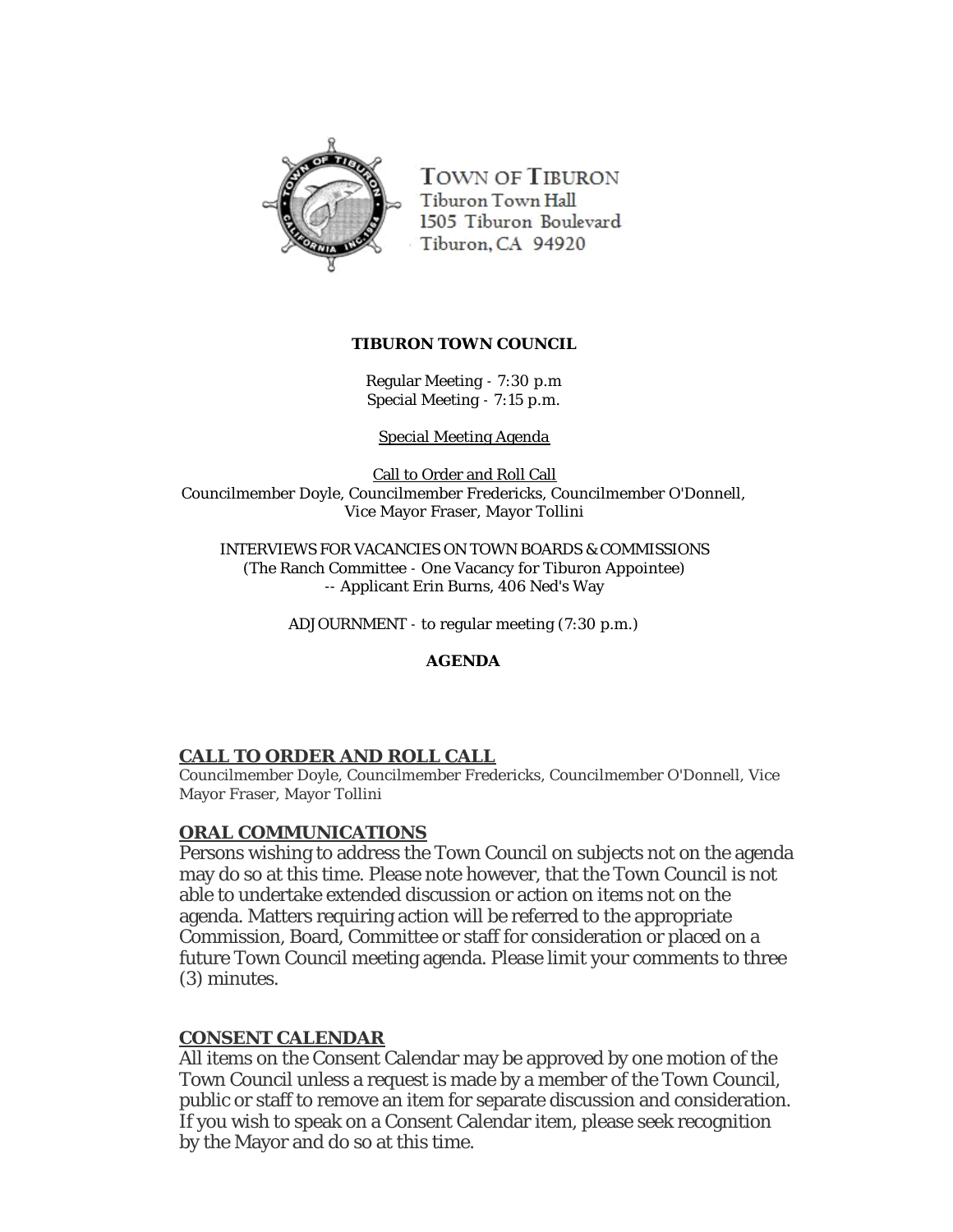## **CC-1 Town Council Minutes**

Adopt Minutes of February 3, 2016 meeting (Town Clerk Crane Iacopi)

Documents: [CC-1 FEBRUARY 3, 2016 DRAFT MINUTES.PDF](http://ca-tiburon.civicplus.com/AgendaCenter/ViewFile/Item/1787?fileID=1039)

### **CC-2 Town Council Minutes**

Adopt minutes of February 17, 2016 meeting (Town Clerk Crane Iacopi)

Documents: [CC-2 FEBRUARY 17, 2016 DRAFT MINUTES.PDF](http://ca-tiburon.civicplus.com/AgendaCenter/ViewFile/Item/1788?fileID=1040)

### **CC-3 Slurry Seal Project**

Approve award of contract for the 2016 Various Streets Slurry Seal Project to American Pavement Systems (Director of Public Works/Town Engineer Barnes)

Documents: [CC-3 2016 SLURRY SEAL PROJECT.PDF](http://ca-tiburon.civicplus.com/AgendaCenter/ViewFile/Item/1789?fileID=1041)

## **ACTION ITEMS**

#### **AI-1 Appointments To Boards, Commissions And Committees**

Consider reappointment of commissioners whose terms have expired; consider appointment to fill a vacancy on The Ranch Committee (Town Clerk Crane Iacopi)

Documents: [AI-1 REAPPOINTMENTS AND APPOINTMENTS STAFF REPORT.PDF](http://ca-tiburon.civicplus.com/AgendaCenter/ViewFile/Item/1790?fileID=1042)

#### **AI-2 General Plan Status Report**

Recommendation to review and accept annual status report for implementation of the Town's General Plan (Director of Community Development Anderson)

Documents: [AI-2 GENERAL PLAN IMPLEMENTATION PROGRESS REPORT.PDF](http://ca-tiburon.civicplus.com/AgendaCenter/ViewFile/Item/1791?fileID=1050)

#### **AI-3 Las Lomas Lane Path**

Authorize vacation of portion of Las Lomas Lane for public pedestrian easement *continued without hearing until March 16, 2016*

#### **AI-4 McKegney Green Soccer Field Upgrade**

Receive report regarding proposed project to upgrade McKegney Green playing field; consider authorization of project scoping study (Director of Public Works/Town Engineer Barnes)

Documents: [AI-4 MCKEGNEY GREEN SOCCER FIELD UPGRADE.PDF](http://ca-tiburon.civicplus.com/AgendaCenter/ViewFile/Item/1793?fileID=1044)

#### **TOWN COUNCIL REPORTS**

#### **TOWN MANAGER REPORT**

#### **WEEKLY DIGESTS**

#### **ADJOURNMENT**

## **GENERAL PUBLIC INFORMATION**

## **ASSISTANCE FOR PEOPLE WITH DISABILITIES**

In compliance with the Americans with Disabilities Act, if you need special assistance to participate in this meeting, please contact the Town Clerk at (415) 435-7377. Notification 48 hours prior to the meeting will enable the Town to